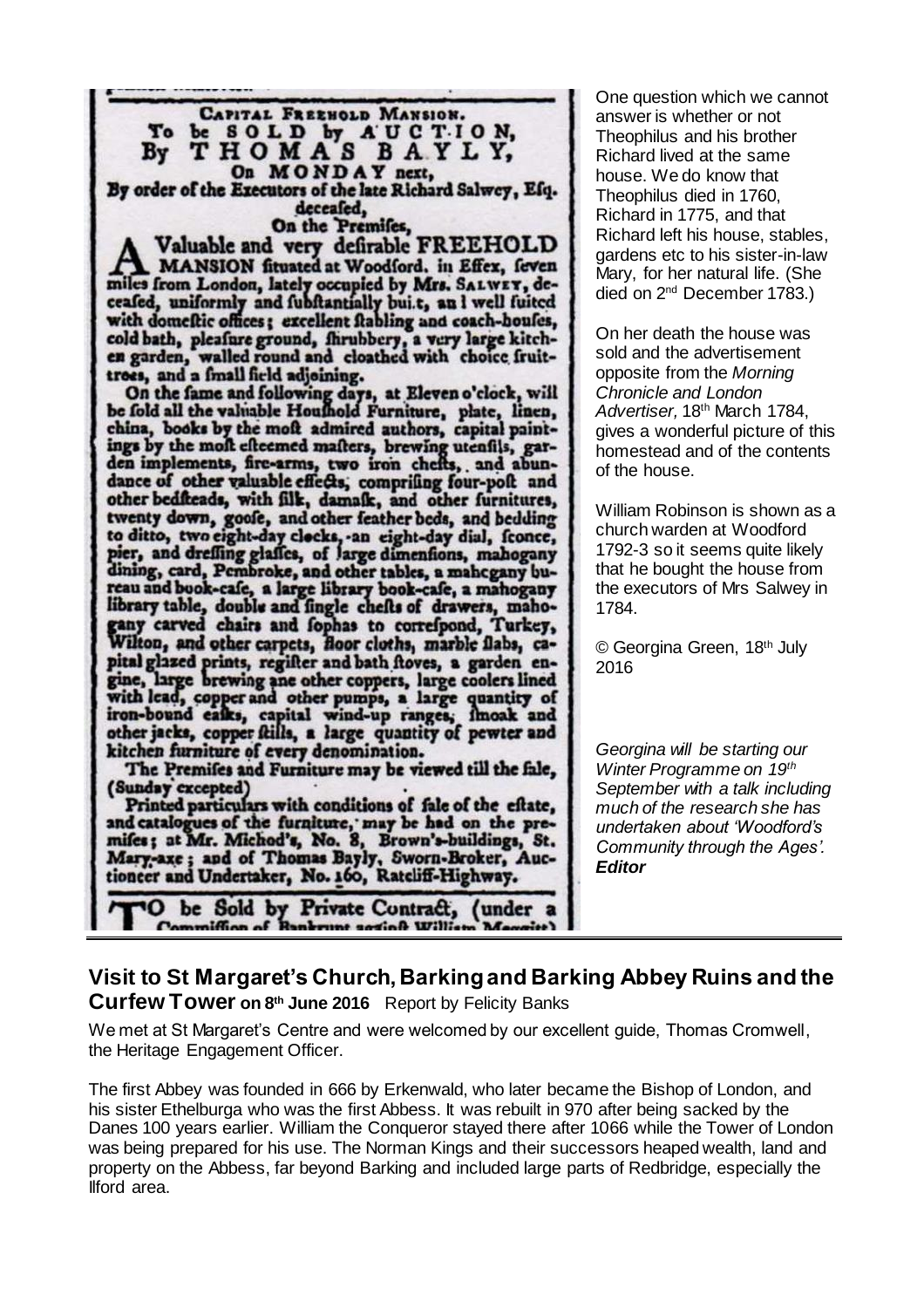In about 1145 or 1154 the Abbess of Barking, Adelicia (Adeliza) founded the Ilford Hospital, which was originally for 12 infirm old gentlemen but was later used as a leper hospital. In 1541 the Abbey was destroyed after the Dissolution and much of the stone was used to build The Royal Palace at Greenwich.



We began our visit in St Margaret's Church, sitting in what remains of the box pews. The oldest part of the Church dates back to around 1215 and is dedicated to St Margaret of Antioch. The Church survived the dissolution as it was the Parish Church and not part of the Abbey buildings

In 1772 Bamber Gascoigne, known locally as the King of Barking, ordered the ceilings, arches and columns to be encased in alabaster. (Bamber Gascoigne of University Challenge fame is a descendant.) In 1842 the columns and arches were stripped of their plaster

and in 1929 part of the ceiling plasterwork was removed to reveal the original mediaeval timber roof. A small trace of mediaeval paintings can still be seen over the Chancel arch.

On the north side of the Sanctuary is a monument to Francis Fuller of Beehive who died in 1637. He owned several estates in Ilford (then part of the Parish of Barking) including Valentines and Loxford. He lived in Beehive, a large timbered house which once stood at the corner of Beehive Lane and Wanstead Lane. On the south side of the Sanctuary is a monument to Sir Charles Montague of Cranbrooke. He died at Cranbrook Hall in Ilford in 1625 and not in battle as the memorial shows. (Ilford was in the Parish of Barking until 1830.)

On the south side of the church is the Fishermen's Chapel and the Fishermen's Window in memory of the fishermen of Barking. The original design for the window is in the William Morris Gallery in Walthamstow. On the screen outside the Clergy Chapel are eight figures. One shows Capt James Cook RN, explorer and seaman, who was married in St Margaret's Church to Elizabeth Batts on 21<sup>st</sup> December 1762. Their six children all died. There is also a figure of Elizabeth Fry, the campaigner for woman and children's rights and prisoners. She is buried in the Quaker Burial Ground in Barking.

The first organ was built on a balcony, which no longer exists, at the back of the church. It is said to date back to 1770. Little of the original organ remains except for some gold painted pipes facing west.

The font is at the back of the church and is thought to be Elizabethan and given to the Barking Church in thanks for a safe return from defeating the Spanish Armada. In 1872 the font was removed from the church and part of it was left lying in the Churchyard. It was restored to the church in 1928 and placed near the Bell Tower. The Bell Tower has eight bells cast at Whitechapel Bell Foundry.

On the wall of the St. Margaret Centre is a plaque to Ann Nepton. Her husband Thomas was a member of the Worshipful Company of Poulters. He died aged 49 in 1724 and she died

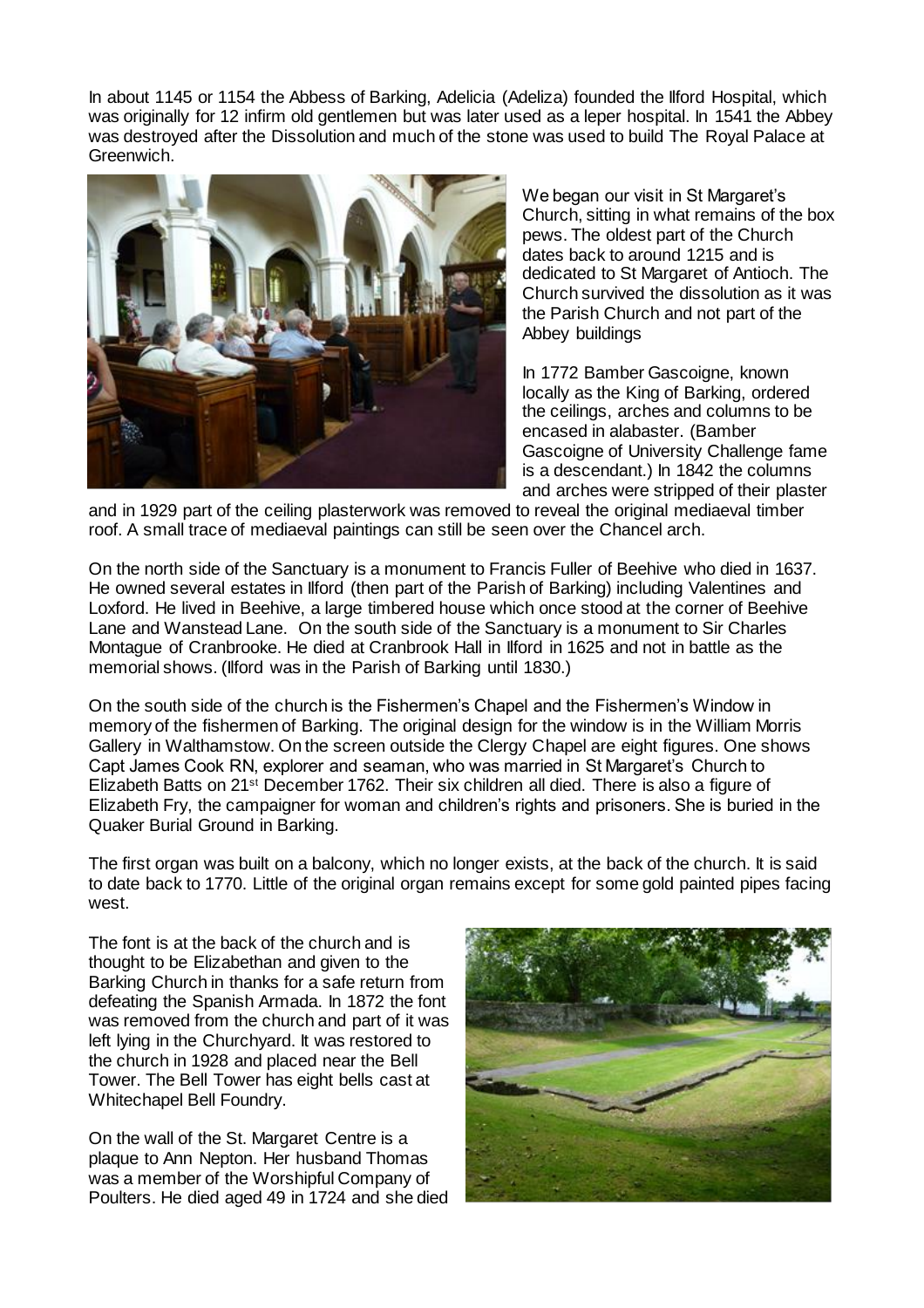aged 64 in 1728. Ann left most of their fortune to the Company of Poulters to provide for the poor of the Parish of Barking. Each year representatives from the Company of Poulters visit Ilford and Barking to distribute the money to the elderly poor. This is followed by a short service at the Tomb of Ann and Thomas which is in St. Margaret's Church graveyard.

We continued our tour through the graveyard to the site of the ruins of Barking Abbey. After an excellent lunch and cup of tea a few members visited the Curfew Tower and climbed the spiral staircase to the Chapel of Holy Rood. The Tower escaped destruction in 1541 following the dissolution.

*Many thanks to Felicity for organising this fascinating visit as part of our Summer Programme. The Church and Abbey Ruins are gems on our doorstep, with significant links to the London Borough of Redbridge, as described in her article.*

## **Epping Forest Visitor Centre at High Beach**

Most people who are familiar with Epping Forest know that High Beach has been an important Forest 'Honey-pot' destination for over 130 years. The Visitor Centre there (behind the King's Oak pub), opened in 1992, has served the area well since that time.

In 2012 the Conservators secured funds from the Heritage Lottery Fund to rebuild the coach house building at Chingford, next to the Royal Forest Hotel, as a new Visitor Centre, now called 'the View'. Its proximity to public transport made it an attractive proposition. However, its construction



immediately put the Centre at High Beach at risk due to the increased costs of staffing two facilities. They approached the Friends of Epping Forest who have taken over responsibility for the operation of the Centre with a team of volunteers and this has been a great success.

The Friends of Epping Forest have now been operating the Epping Forest Visitor Centre at High Beach for just over two years, providing for over 35,000 visitors. Some of them are local; others come from further afield and perhaps enjoyed the Forest in their youth. Many are first time visitors, coming from NW London, Hertfordshire and in some cases much further afield. We have also welcomed visitors from China recently!

On summer weekends we can expect more than 100 visitors each day and a fine Bank Holiday can total 350. A wet Thursday in February may bring in just a dozen casual visitors but now that we have become established, groups are being encouraged to come to the Centre on Thursdays and Fridays and enjoy the adjacent Easy Access Trail. On special weeks, we hope to be able to lead some groups, particularly those with special needs; but as a facility the Centre and the Trail are there year round.

We would welcome enquiries from individuals interested in joining our team of volunteer Information Assistants, who "staff" the Centre during our opening hours: 10-4 in summer and 10-3 in winter, from Thursdays to Sundays plus Bank Holidays. If you have enthusiasm for Epping Forest and would love to share it with others, this is a chance for you. Training and support are provided and even a uniform! A good opportunity to meet people and work with like-minded folk.

If you are interested, why not come along one day to the Centre and speak to one of the volunteers, or emai[l Judith.adams21@btinternet.com](mailto:Judith.adams21@btinternet.com) or ring Judy Adams 020 8418 0730 for more information.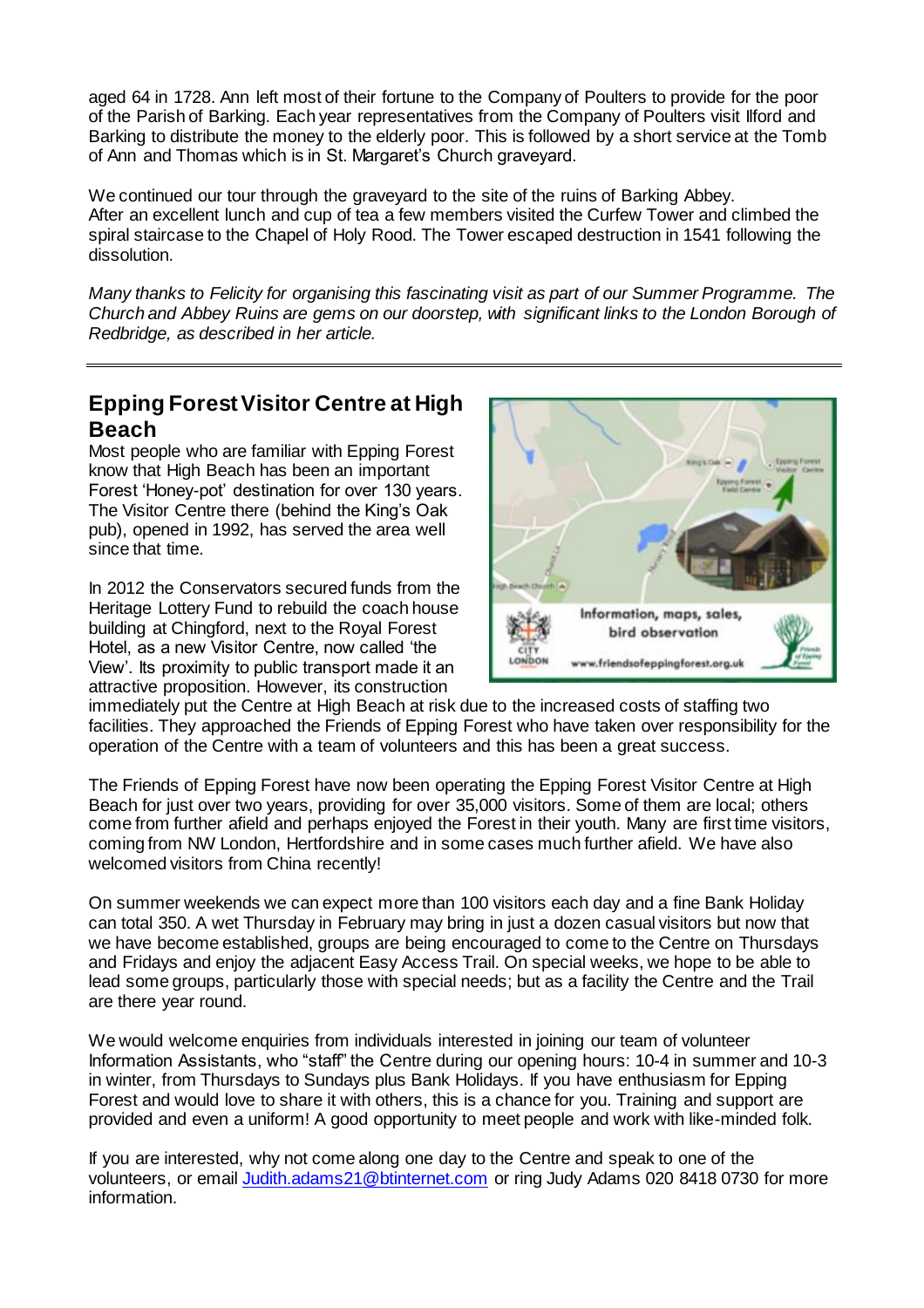## **Festival of Britain (1951) commemorative shelters at Woodford** by Gail Ellisdon

After attending a talk by Val Bryan and Odna Adiyadorj of the Information and Heritage Department at Redbridge Central Library, I decided to investigate a small low-walled garden and shelter that I remembered being on George Green Wanstead at one time. Using resources such as the 1946 RAF aerial photographs, the 1:1250 Ordnance Survey map and the Wanstead and Woodford Borough Council meeting minutes I ascertained it was one of three, seat-shelters for the public provided by the Borough in order to commemorate the Festival of Britain 1951. The others were at Gates' Corner, South Woodford and Woodford Bridge.

Whilst I concentrated on the Wanstead shelter, I also gleaned some information about the two at Woodford. For instance the proposed site for the South Woodford one was on the south west corner of the High Road and Grove Road (long since cut into the A406) on land owned by the London Co-operative Society, and on the 5<sup>th</sup> December 1950 the Borough Surveyor reported to the General Purposes Committee that negotiations were proceeding for the acquisition of the site. However at the GP Committee meeting on 6<sup>th</sup> February 1951 the Town Clerk submitted a letter from the Society intimating they were not prepared to sell or dedicate the land to the Council but were willing to lease it for a period of three years, and thereafter subject to 12 months' notice, at a rent of 5/- per annum (25p).

The Committee resolved to accept the Co-op's offer provided the necessary approval of the Ministry of Local Government and Planning to the erection of a seat- shelter was forthcoming. It evidently was because the shelter is shown on the large scale OS map and it can be seen in the 1965 Frith postcard of Gates Corner that is reproduced on the front of Woodford Historical Society's publication *Woodford from village to suburb*. There is also mention of the shelter in the minutes of the Highways and Open Spaces Committee of 31<sup>st</sup> May 1956 when the Borough Surveyor reported 'that the south west corner of the road junction known as Gates' Corner was greatly improved when the Council provided the Festival Shelter and garden and it now presented a most attractive appearance'.



It seems the shelter survived the work in connection with the A406 'improvements' of the late 1970s as it is clearly visible in 'before' and 'after' photos of the area in the 2<sup>nd</sup> edition of Reg Fowkes' book *Woodford then and now* (page 178). Sadly its life thereafter was relatively short for at the Highways Committee on 19<sup>th</sup> May 1981 members resolved 'that the request from the occupiers of 89, High Road, South Woodford, for the removal of the vandalised Festival Shelter be acceded to and the cost of its removal and the re instatement of the site amounting to £800 be met from the building maintenance fund'.

I could not find the shelter and surrounds at Woodford Bridge on an Ordnance Survey map, but that it was somewhere on the Green is evidenced by the Town Clerk's report to the General Purposes Committee on 6<sup>th</sup> March 1951 that 'following enquiries, the agents for the interested parties in the covenant restricting building on the Green had agreed to permit the erection of a seat-shelter on that Green'. A photograph 'Woodford Bridge Green 1954' on the commercial web site 'History in Pictures' shows the shelter and the brick wall surrounding the garden which